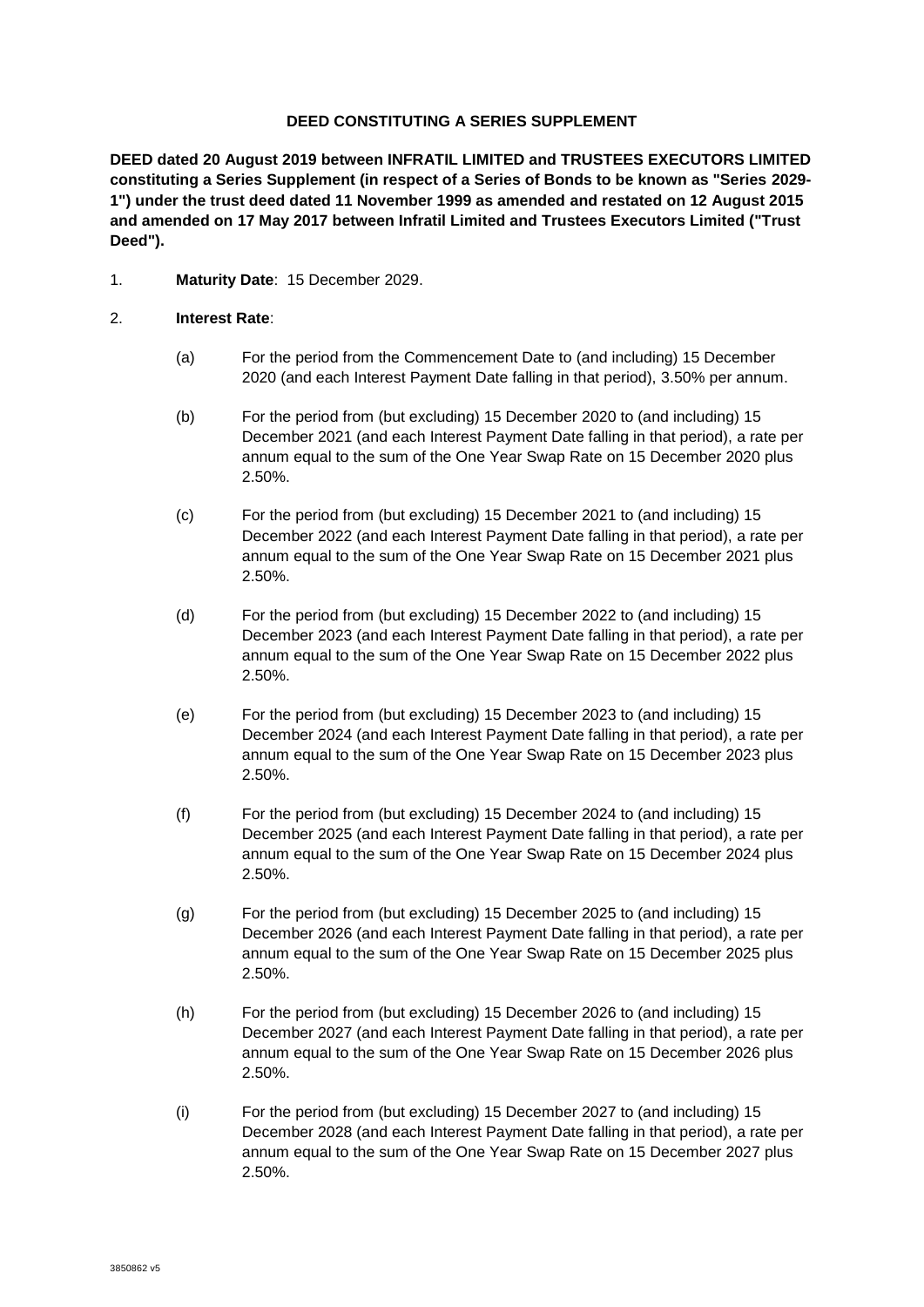(j) For the period from (but excluding) 15 December 2028 to (and including) the Maturity Date (and each Interest Payment Date falling in that period), a rate per annum equal to the sum of the One Year Swap Rate on 15 December 2028 plus 2.50%.

For the purposes of clause 2(b) to (j) of this Series Supplement, if 15 December of the relevant year falls on a day that is not a Business Day, the Interest Rate will be calculated by reference to the One Year Swap Rate on the following Business Day.

- 3. **Interest Payment Dates**: 15 March, 15 June, 15 September and 15 December of each year until and including the Maturity Date (commencing on 15 December 2019).
- 4. **Holder's Conversion Option**: Not applicable.
- 5. **CP or Conversion Percentage**: Not applicable.
- 6. **HCP or Holder's Conversion Percentage**: Not applicable.
- 7. **Series Reference**: Series 2029-1.

**Additional terms**: The following terms apply to Series 2029-1 (and the Trust Deed is modified accordingly):

8. **Definitions**: In this Series Supplement:

"**Broken Interest Period**" means, in respect of each Series 2029-1 Bond:

- (a) the period from (and including) the Commencement Date to (but excluding) the first Interest Payment Date ("**First Payment Period**"); and
- (b) if the Series 2029-1 Bond is redeemed (i) at the election of a Holder in accordance with clause 6.2(d)(ii) of the Trust Deed or in accordance with paragraph [15](#page--1-0) of this Series Supplement or (ii) at the election of the Issuer in accordance with clause 6.1(k) and (l) of the Trust Deed, in each case, prior to the Maturity Date on a day that is not an Interest Payment Date, the period from (and including) the most recent Interest Payment Date (or the Commencement Date if the first Interest Payment Date has not occurred) to (but excluding) the date of redemption ("**Early Termination Period**").

"**Commencement Date**" means in respect of each Series 2029-1 Bond, the date on which the initial Holder's subscription moneys were banked by the Registrar into the trust account operating in respect of the Series 2029-1 Bonds.

"**One Year Swap Rate**" means, on any day:

- (a) the mid market swap rate for an interest rate swap with a one year term as calculated by the Issuer at 11.00am on that day in accordance with market convention with reference to Bloomberg page ICNZ4 (or any successor page); or
- (b) if a rate is unable to be determined in accordance with paragraph (a) or if the Issuer forms a view, on reasonable grounds, that the rate so determined is not an accurate reflection of market rates, the average of the mean bid and offered swap rates quoted by three registered banks in New Zealand at or about 11.00am on that day for an interest rate swap with a one year term,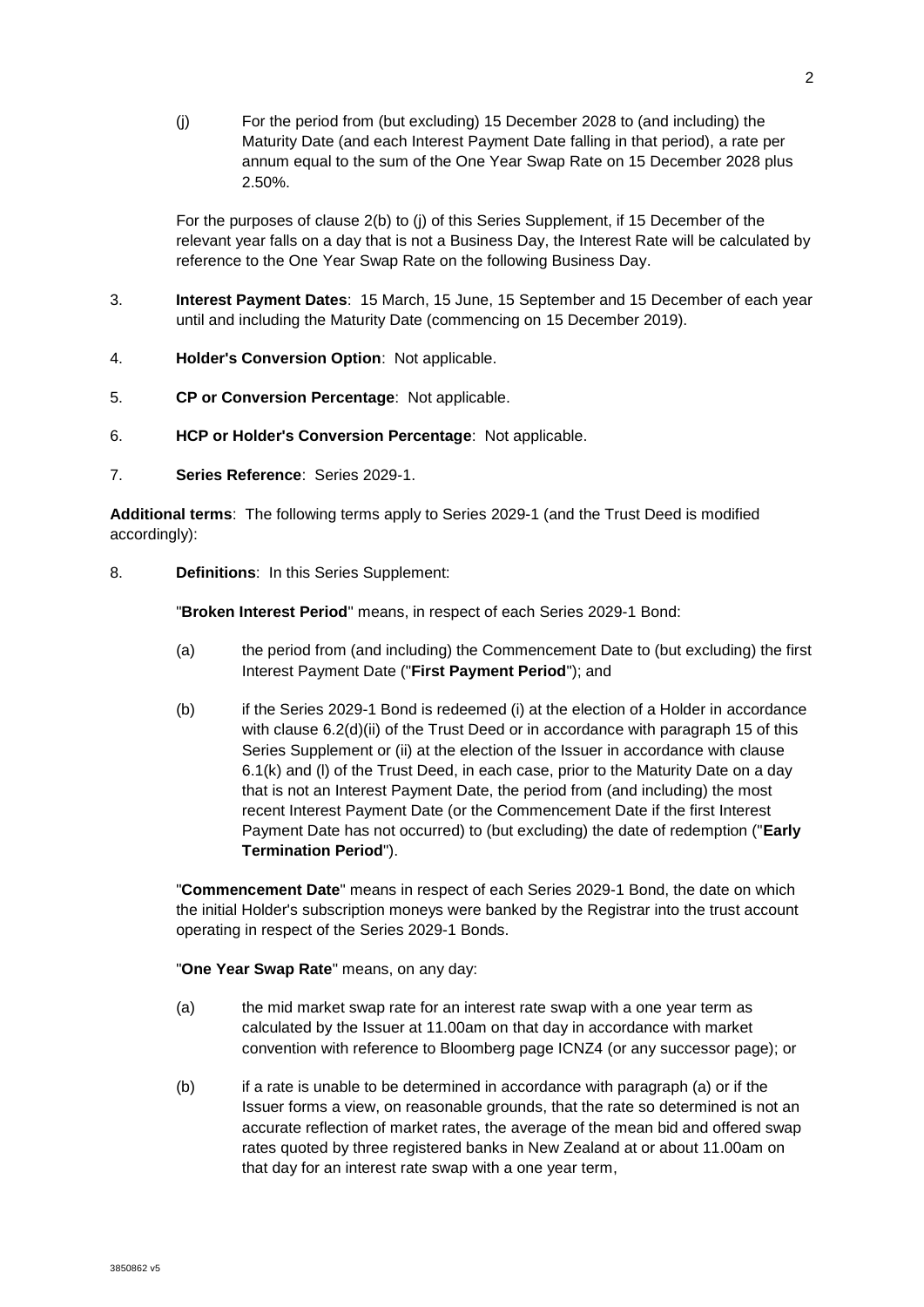in each case expressed on a quarterly basis and rounded to 2 decimal places if necessary, with 0.005 being rounded up. If the relevant rate is less than 0% per annum, the One Year Swap Rate will be deemed to be 0% per annum.

"**Issue Date**" means, in respect of each Series 2029-1 Bond, the date on which the Series 2029-1 Bond is issued.

### 9. **Series 2029-1 Bonds are not Convertible**:

- (a) The Series 2029-1 Bonds are not Convertible in any circumstance (whether at the election of the Issuer or the Holder), and the definition of "Bond" in the Trust Deed shall be construed accordingly in relation to the Series 2029-1 Bonds.
- (b) Clauses 6.1(a), 6.2(d)(i) and 16.4 of the Trust Deed shall not apply in relation to the Series 2029-1 Bonds.
- 10. **Interest payments**: Other than in respect of a Broken Interest Period, interest will be paid in respect of each Series 2029-1 Bond in equal amounts on each Interest Payment Date, calculated in accordance with the following formula:

# 4 Interest Rate x Face Value

and clause 5.1(c) of the Trust Deed shall not apply.

11. **Accrual of interest in respect of Broken Interest Periods**: Interest in respect of each Series 2029-1 Bond for a Broken Interest Period will accrue in accordance with the following formula:

$$
InterestRate x Face Value x \frac{N}{365}
$$

Where:

"N" means:

- (a) in respect of the First Payment Period, the number of days from (and including) the Commencement Date to (but excluding) the first Interest Payment Date; and
- (a) in respect of an Early Termination Period, the number of days from (and including) the most recent Interest Payment Date (or the Commencement Date if the first Interest Payment Date has not occurred) to (but excluding) the date of redemption.
- 12. **First interest payment to initial subscriber**: The interest payment on the first Interest Payment Date will be made to the initial Holder of the Series 2029-1 Bond regardless of any transfer of the Series 2029-1 Bond prior to the first Interest Payment Date.
- 13. **Financial covenant**: The Issuer covenants for the benefit of Holders of Series 2029-1 Bonds and, until such time as all of the Series 2029-1 Bonds have been redeemed in accordance with the Trust Deed, the Supervisor that, on the last day of each financial year and half-year of the Issuer (and, if at any time the Issuer has covenanted with any bank to comply with a balance sheet financial covenant on a day other than the last day of each financial year and half-year, then during the currency of that covenant such additional day or days) during the currency of Series 2029-1 Bonds, Borrowed Money Indebtedness of the Issuer Group shall not exceed 50% of Tangible Assets as at that date.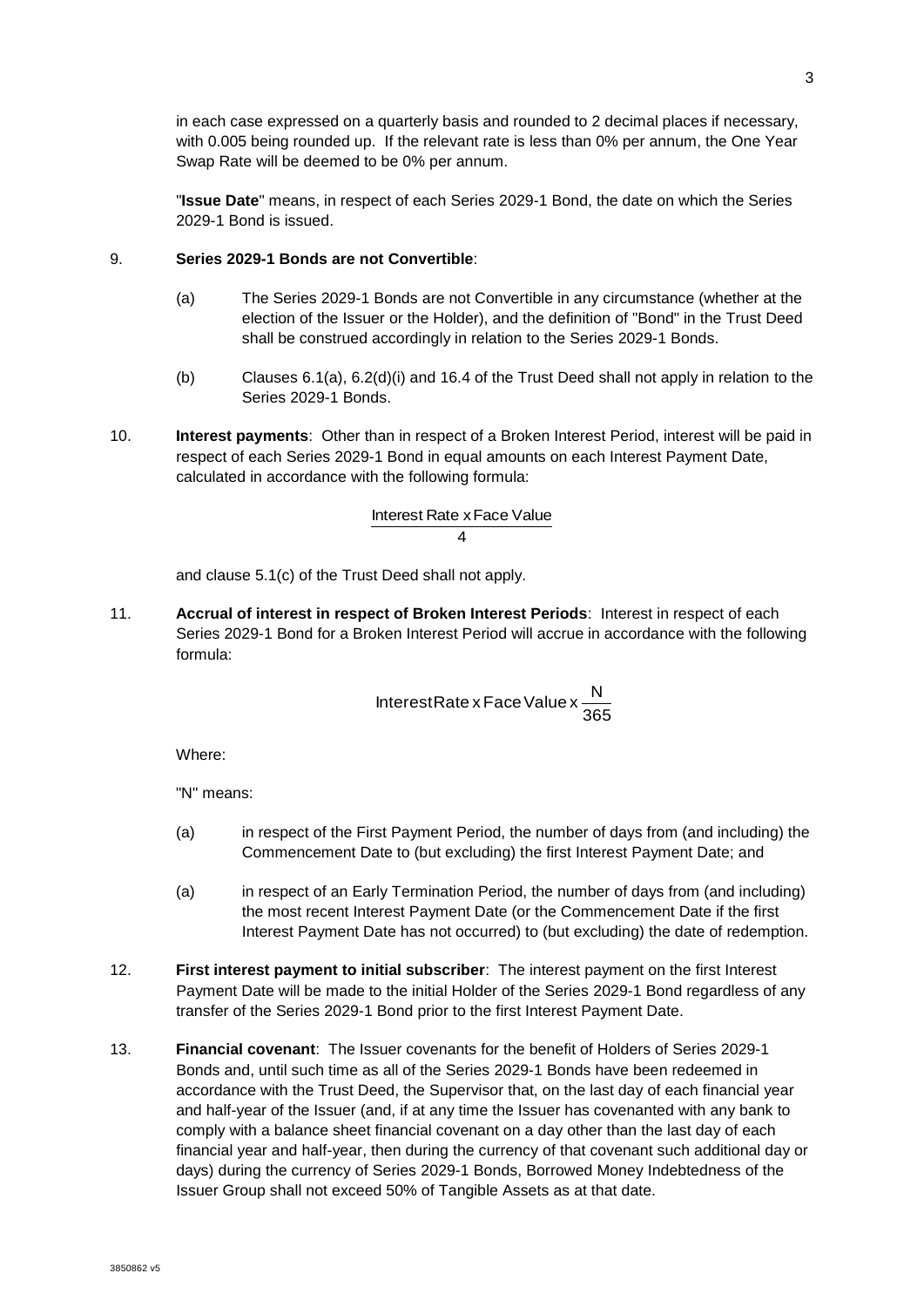- $14.$ Redemption: The Issuer shall redeem each Series 2029-1 Bond for cash at its Face Value on the Maturity Date.
- 15. Clause 8.2 replaced: In relation to the Series 2029-1 Bonds, clause 8.2 of the Trust Deed shall not apply and the following clause shall apply in its place:

Declaration by Supervisor: At any time after the occurrence of any event specified in clause 8.1 (other than an event specified in clause 7.2(b) (only to the extent it relates to a breach by the Issuer to use its reasonable endeavours to ensure that the Ordinary Shares remain Quoted) or clause 7.2(g)), and while that event is continuing, the Supervisor may in its discretion and shall forthwith upon being directed to do so by a Special Resolution, by notice to the Issuer declare the Face Value of all Series 2029-1 Bonds together with accrued interest thereon (including any interest the payment of which has been suspended pursuant to clause 5.3) to be immediately due and payable. whereupon the Issuer shall immediately pay to the Holders of the Series 2029-1 Bonds the Face Value of the Series 2029-1 Bonds and accrued interest at the applicable Interest Rate to the date of redemption.

Nothing in this paragraph 15 affects the operation of clause 8.2 of the Trust Deed in respect of Bonds that are not Series 2029-1 Bonds.

- 16. Interpretation: Terms defined in the Trust Deed have the same meaning when used in this Series Supplement (except where modified herein or the context otherwise requires).
- $17<sub>1</sub>$ Confirmation: The Issuer confirms that as at the date this Series Supplement is signed by the Issuer, the Issuer has, to the best of its knowledge and belief, complied with all material terms of the Trust Deed.

SIGNED as a DEED on behalf of INFRATIL **LIMITED** by its attorney:

and witnessed by:

Signature of witness

Kellee Monique Clark Name of witness Solicitor Wellington

Occupation

City/town of residence

Signature of attorney

HARF PHILLIPPA

Name of attorney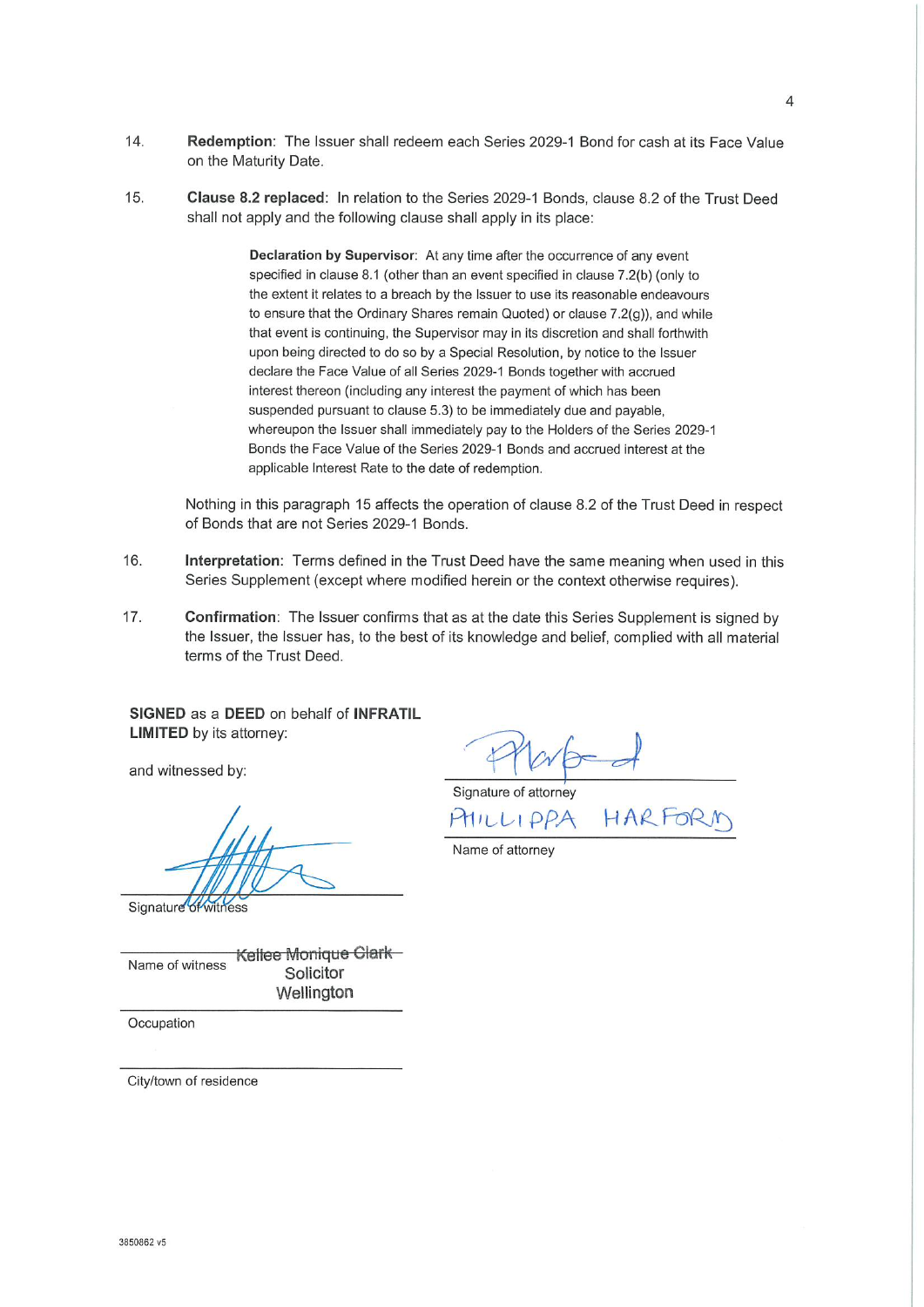## **CERTIFICATE OF NON-REVOCATION** OF POWER OF ATTORNEY

I, Phillippa Mary Harford of Wellington, New Zealand, Chief Financial Officer of Infratil Limited, certify:

- That by deed dated 19 August 2019, Infratil Limited of 5 Market Lane, Wellington, 6011, New  $1.$ Zealand, appointed me its attorney.
- $2.$ That I have not received notice of any event revoking the power of attorney.

SIGNED at Wellington this 20<sup>th</sup> day of August 2019

 $\overline{a}$ 

Phillippa Mary Harford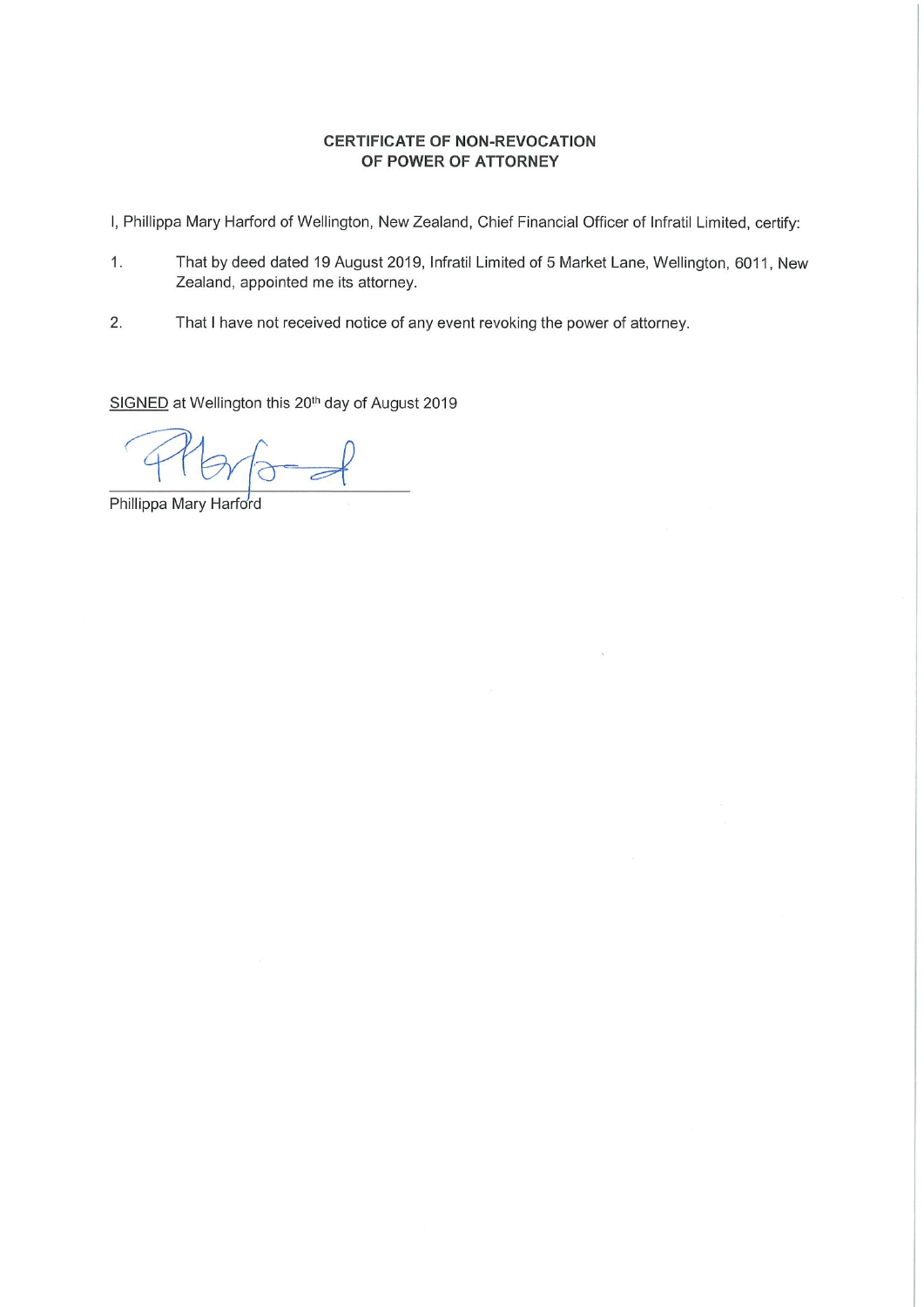SIGNED as a DEED by TRUSTEES **EXECUTORS LIMITED by:** 

Signature of Director/Authorised Signatory Matthew Joseph Band

Name of Director/Authorised Signatory

and witnessed by:

Signature of witness

Name of witness

|            | Cindy Chan<br>Kiwisaver Administrator                                              |
|------------|------------------------------------------------------------------------------------|
| Occupation | Corporate Trustee Services<br><b>Trustees Executors Limited</b><br><b>AUCKLAND</b> |

City/town of residence

Signature of Director/Authorised Signatory

**David Shaw** 

Name of Director/Authorised Signatory